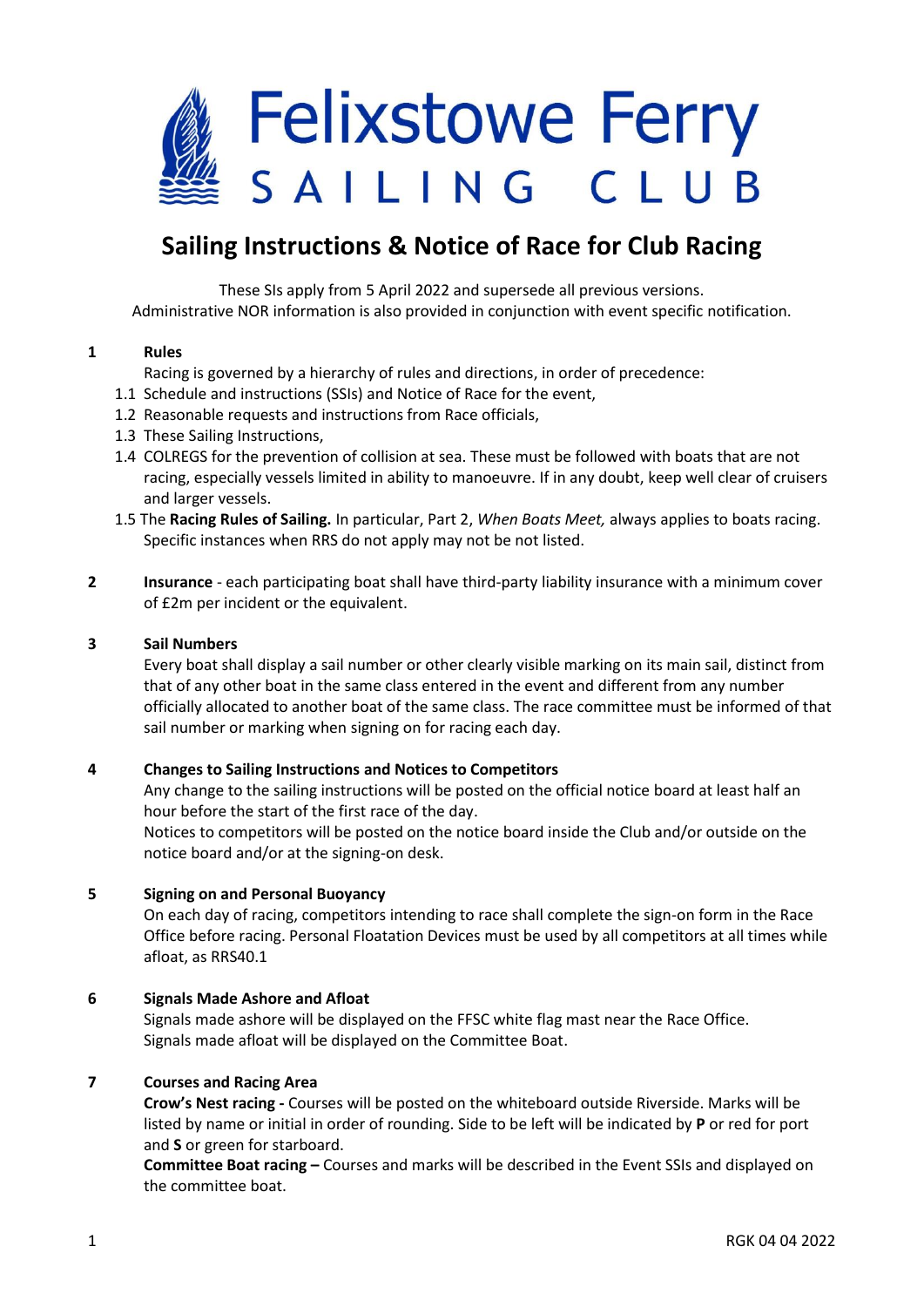## **8 Marks**

**Permanent** - Club Racing marks and Navigation buoys. **Temporary** - Dan buoys and inflatables. Mark position and description will be shown on the published *[FFSCmarksMap](https://ffsc.co.uk/wp-content/uploads/2022/04/Marks-Map-2022.pdf)*, also displayed in the Riverside window. Special marks may be on the map or will be described on the whiteboard.

#### **9 Obstructions**

Boats shall pass on the channel side of the posts at the end of **Groynes**. Boats shall pass on the channel side of the posts at the end of **Jetties**. A boat, hull or equipment, even when capsized, making any contact with a **Moored Boat** (excluding mooring buoy) shall immediately retire, unless there she protests that she was wrongfully forced into the moored boat. Sailors may fend off to avoid contact.

#### **10 Class Flags**

Multihull Dart Class flag Monohull Numeral Pennant 1

# **11 Start Lines**

**Crow's Nest** line lies between the Crow's Nest flagpole displaying an orange flag and a white marker on the shore protection shuttering on the Bawdsey shore. Distance marks will be the shoreline on either side

**Committee Boat** line lies between a mast or pole on the Committee Boat displaying an orange flag and a spherical "pin" mark with an orange marker, which will also be distance marks.

#### **12 The Starts**

The **5 – 4 – 1 – GO** system will be used, as RRS Rule 26, with the warning signal 5 minutes before the starting signal:

|                | <b>Flags</b>           | Sound              | Countdown   |
|----------------|------------------------|--------------------|-------------|
| <b>Warning</b> | Class flag displayed   | 1 Klaxon (or horn) | - 5 minutes |
| Preparatory    | Blue Peter P displayed | 1 Klaxon (or horn) | - 4 minutes |
| One minute     | Blue Peter P removed   | 1 Klaxon (or horn) | - 1 minute  |
| GO             | Class flag removed     | 1 Klaxon (or horn) | Zero        |

General recalled starts will be restarted after the last scheduled start, in order of their starts. This alters RRS 29.2. The recalled start warning signal will coincide with the previous start signal.

- **13 Penalties -** a one-turn exoneration penalty is specified, altering RRS 44.1.
- **14 The Finish** lines will be the same as the start lines but orange flags may be replaced with blue. An alternative finish line may be defined in the course description.

The race may be finished at a line between a mark of the course and a boat displaying **Flag S**  (Shorten Course) on the rounding side of the mark. Two sound signals will be made on the approach of the leading boat.